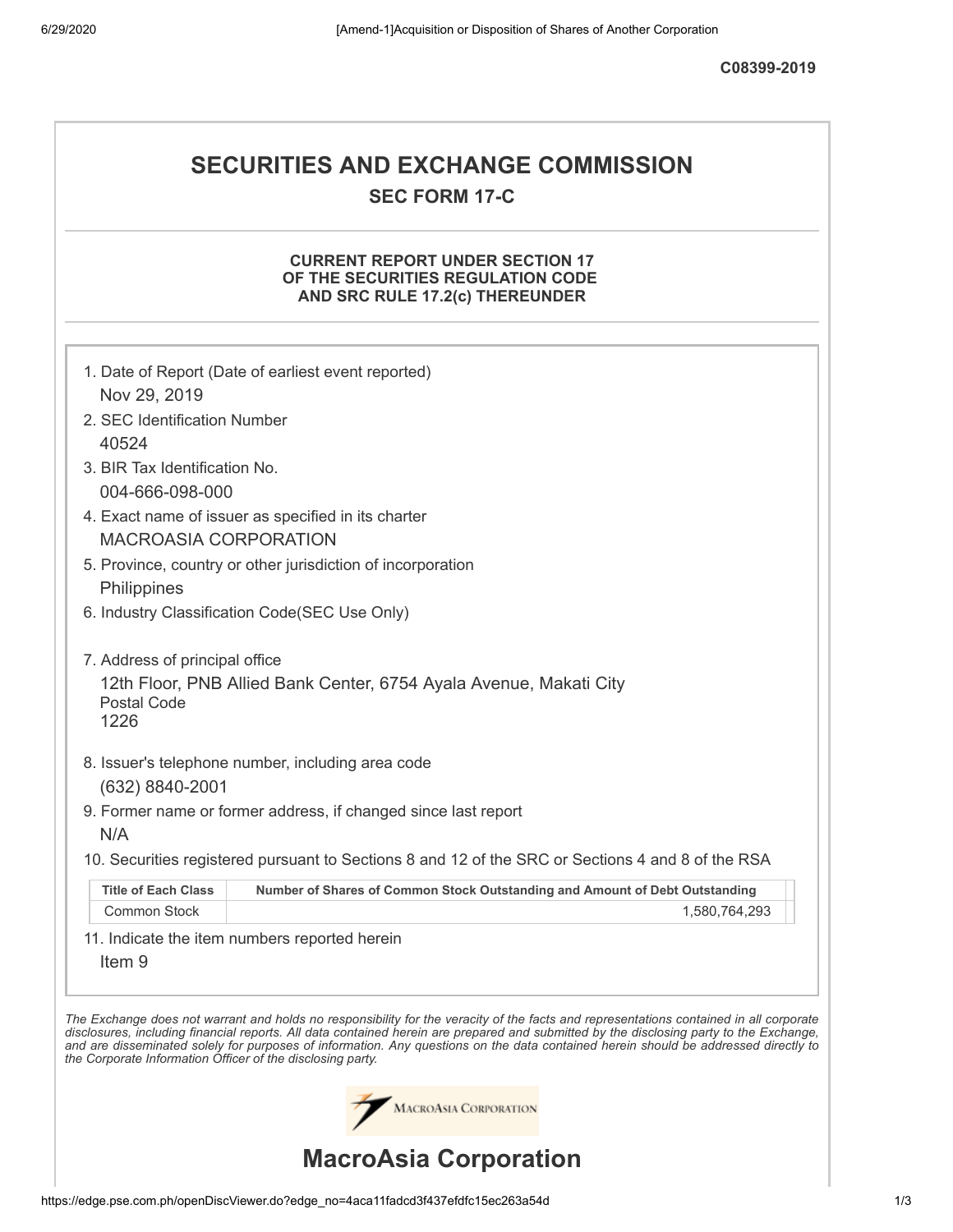

## **PSE Disclosure Form 4-2 - Acquisition/Disposition of Shares of Another Corporation** *References: SRC Rule 17 (SEC Form 17-C) and Section 4.4 of the Revised Disclosure Rules*

**Subject of the Disclosure**

Sale of 20% Shares in Macroasia Airport Services Corporation

## **Background/Description of the Disclosure**

MacroAsia Corporation ("MacroAsia" or "MAC"), the Philippines' dominant aviation support service provider and Japan's Konoike Transport Co. Ltd ("Konoike Transport") have agreed to a mutually beneficial partnership. MacroAsia shall acquire 30% stake in Japan Airport Service Co. Ltd. ("JASCO") through NKS Holding Co. Ltd., the Tokyo-based subsidiary of Konoike Transport and Parent Company to JASCO, while a 20% stake of MacroAsia's wholly-owned ground handling subsidiary, MacroAsia Airport Services Corporation ("MASCORP") will be acquired by Konoike Transport.

On November 5, 2019 this cross-border transaction was concluded in a signing ceremony held in Century Park Hotel, Manila.

**Date of Approval by Board of Directors** Nov 5, <sup>2019</sup>

Rationale for the transaction including the benefits which are expected to be accrued to the Issuer as a result of the **transaction**

Through this partnership, the sustainable growth of MacroAsia in the next 10 years will be reinforced. Japan's robust growth in local and international travelers will create tremendous demand on airport ground handlers and other aviation support service providers. In fact, based on Japanese government targets by 2020 foreign travelers/tourists will reach 40 Million and 60 Million by 2030. These positive factors such as growth in inbound tourism, construction of additional runways and the marked increase in the number of flights operated by major airlines and LCCs all points to a considerable increase in infrastructure development and demand stimulation at the national level. Currently, Konoike's Airport-Division operates in six (6) airports, namely; Narita, Haneda, Kansai, Fukuoka, Itami and Kobe. With the help of MASCORP in addressing the human capital issue, it intends to operate in other airports. The partnership will provide Konoike Transport the advantage of being able to secure the needed human resources from the Philippines, through MASCORP, to support the expected growth in demand for passenger and ground handling services.

MacroAsia Airport Services Corporation will receive recurring monthly service fees for every deployed staff, and MacroAsia Corporation shall share correspondingly in the net earnings of JASCO.

| Details of the acquisition or disposition                                                                                                                                                                                                                                                                                                                                                                                                                                   |              |  |  |  |
|-----------------------------------------------------------------------------------------------------------------------------------------------------------------------------------------------------------------------------------------------------------------------------------------------------------------------------------------------------------------------------------------------------------------------------------------------------------------------------|--------------|--|--|--|
| Date                                                                                                                                                                                                                                                                                                                                                                                                                                                                        | Nov 29, 2019 |  |  |  |
|                                                                                                                                                                                                                                                                                                                                                                                                                                                                             |              |  |  |  |
| <b>Manner</b>                                                                                                                                                                                                                                                                                                                                                                                                                                                               |              |  |  |  |
| Cash Sale Transaction.                                                                                                                                                                                                                                                                                                                                                                                                                                                      |              |  |  |  |
| Description of the company to be acquired or sold                                                                                                                                                                                                                                                                                                                                                                                                                           |              |  |  |  |
| About MacroAsia Airport Services Corporation<br>MacroAsia Airport Services Corporation (MASCORP) was incorporated on September 12, 1997 to provide, manage,<br>promote and/or service any and all ground handling requirements of military and/or commercial aircraft for passengers<br>and cargo. MASCORP commenced its ground handling operations on April 19, 1999 at the NAIA, and has been<br>generating both domestic and export sales.                               |              |  |  |  |
| MASCORP is currently present in 27 airport locations all over the country and has 38% market share in the Philippines.                                                                                                                                                                                                                                                                                                                                                      |              |  |  |  |
| It is a globally-recognized ground handling company, having been awarded several times by its airline clients as among<br>their best ground handler in the world. Its airline clients include Philippine Airlines, PAL Express, Japan Airlines, Jetstar<br>Japan, Air Niugini, All Nippon Airways, China Airlines, Korean Air, Jeju Air, Jin Air, Silk Air, Air Seoul, Lucky Air, Qatar<br>Airways, Kuwait Airways, United Airlines, Tiger Air Taiwan and Turkish Airlines. |              |  |  |  |